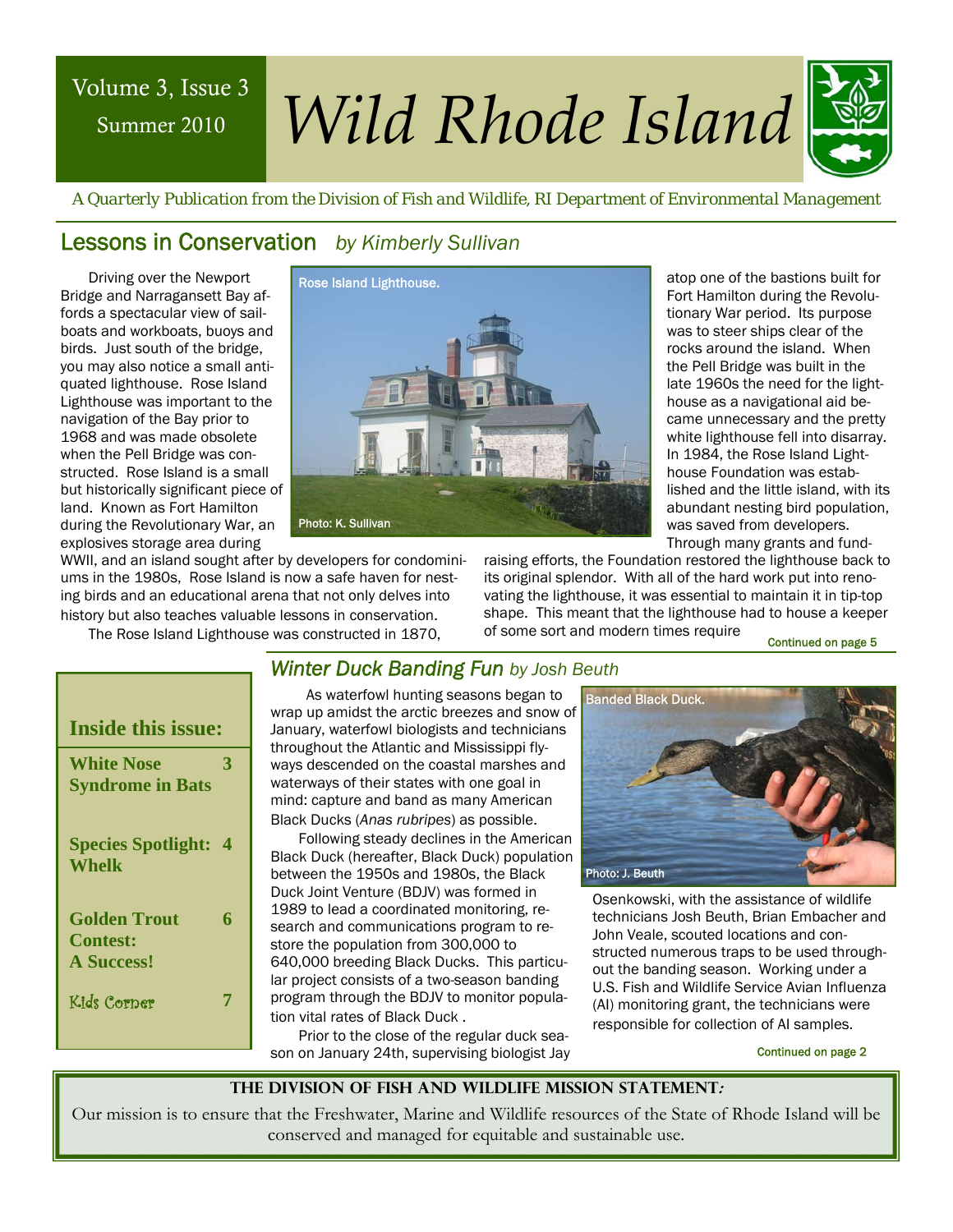

*W. Michael Sullivan, Ph.D. Director, Rhode Island Department of Environmental Management* 

*Larry Mouradjian, Associate Director, Bureau of Natural Resources* 

*Wild Rhode Island* is a quarterly publication of the Rhode Island Department of Environmental Management Division of Fish and Wildlife. Printing is supported by the Aquatic Resource Education program (*Federal Aid Grant F-42-E*).

alter the landscape, and Publisher: Kimberly Sullivan, Principal Fisheries Biologist, ARE Coordinator

Editor: Veronica Masson, Principal Fisheries Biologist

For a free subscription to *Wild Rhode Island* please call (401) 789-0281 or send an email to veronica.masson@dem.ri.gov. Please indicate whether you would like to have the newsletter sent to you via email or US mail.

> *Wild Rhode Island* is also available on the web at: www.dem.ri.gov

To report an environmental emergency or violation please call the RIDEM Division of Law Enforcement (401) 222-3070

#### *Winter Duck Banding Fun by Josh Beuth continued from page 1*

These samples were collected during beached bird surveys of mortality events and from the Black Duck trapping efforts of live birds.

After the close of the regular waterfowl season, and limited by the ongoing late Canada Goose (*Branta canadensis*) season, pre-scouted locations along the south coast were baited with corn. The birds were first given time to acclimate to the

traps and then the traps were set. Armed with a string of shiny new federal bands, tools, AI sample collection equipment and cameras, the team set out to check the traps for the first time at dawn on the morning of January 29<sup>th</sup>. True to

Duck trap. The state of the state of the Banding

life populations.

their nature, the Black Ducks in the area were very wary of the traps and initial efforts proved fruitless.

The locations along the south coast weren't producing, so the traps were moved to new sites south of the late goose zone in the East Bay region. At these spots, aided by volunteers from the South Shore Chapter of Ducks Unlimited, the trapping crew was greeted with success, trapping about 239 Mallards (*Anas platyrhynchos*), banding 15 Black Ducks, and taking 175 AI samples. Also included in the captures were previously banded Mallards from Massachusetts, Connecticut and Quebec, as well as a previously banded Black Duck from New Brunswick.

With the trapping window closing quickly and the late Canada Goose season wrapping up, the technicians worked to move the traps to areas in the West Bay region. After placing the bait, it didn't take long to realize that the birds in these regions were hungry and quick to acclimate to the traps. Day after day, fighting brutal winds, numbing cold, sideways snow and heavy ice flows the team set out for the marshes hoping for traps full of ducks.

As the trapping season came to a close, the team was joined by Randy Mickley, wildlife biologist for USDA APHIS. Through this collaboration blood samples were collected for the Southeast Cooperative Wildlife Disease Study (SCWDS). This



study monitors diseases on a national and international level and studies their interactions between domestic livestock and wild-

final day of the trapping season, and the team captured an additional 227 Mallards, banded 32 Black Ducks and took 85 AI samples in the West Bay region. Mallards and Black Ducks originally banded in Que-

The traps were emptied of ducks on the

bec and New Brunswick were recaptured in the West Bay region as well.

Despite the harsh conditions, the trapping season was an overall success and a wonderful educational experience. The technicians learned a great deal about the response of the birds to the traps and found ways to improve the next trapping season.

Based on the 2010 trapping, results indicate that Mallards are more competitive than Black Ducks for food and may even chase them away. Due to possible complications with the data, Mallards were not banded this year, but after review, it is probable the Mallards will be banded next season. Continuing efforts to band Black Ducks and waterfowl in general will provide vital data to aid researchers in their efforts to monitor and restore populations to historical levels. Anyone recovering a bird band is reminded to report it to the Bird Banding Laboratory at (800) 327-BAND or online at www.reportband.gov.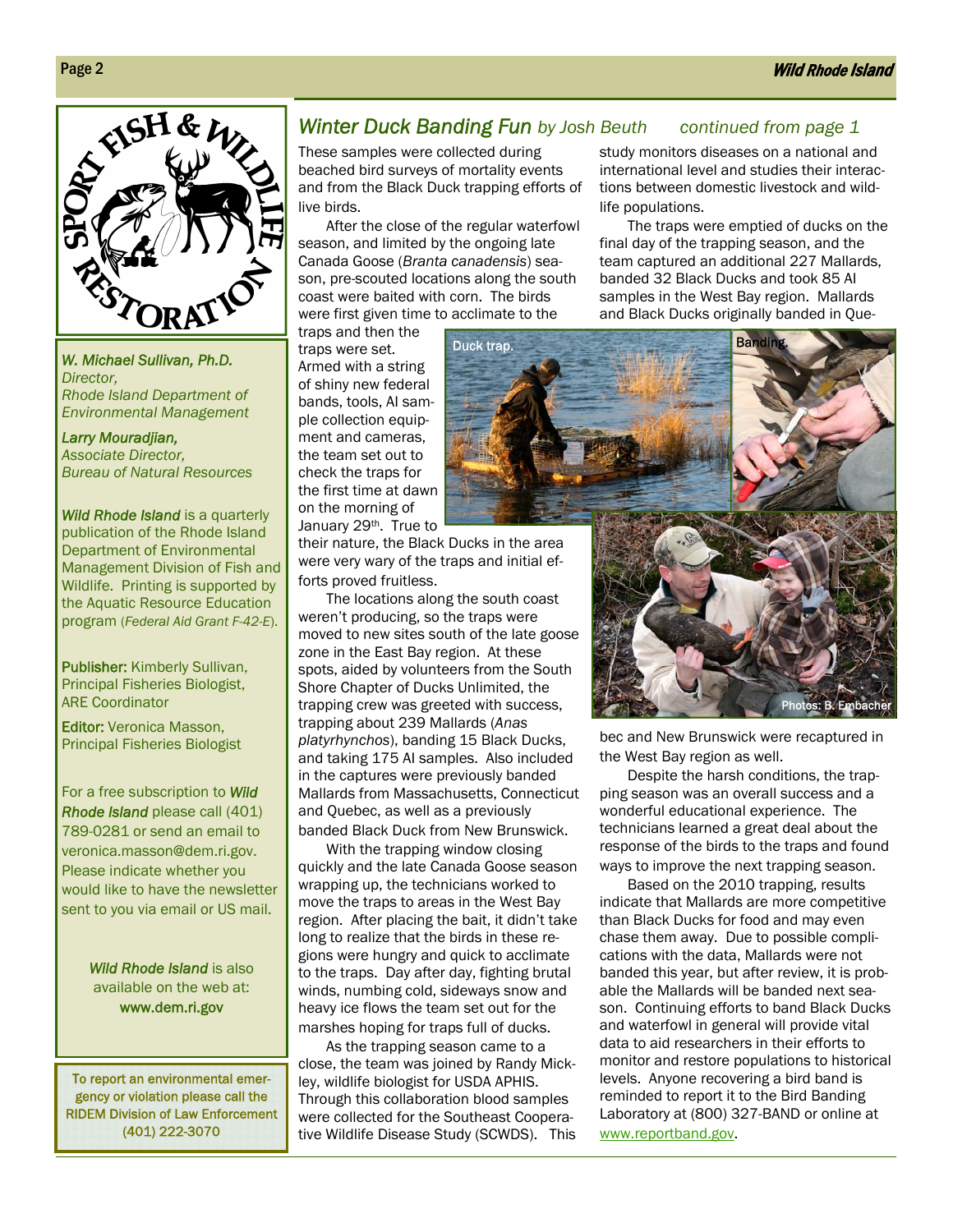#### White-Nose Syndrome in Bats *by Charles Brown*

A recently discovered disease is having a devastating impact on populations of several species of cave-hibernating bats in the northeastern United States. The disease, Whitenose syndrome (WNS), is associated with a newly described cold-loving fungus (*Geomyces destructans*) and is so named for the white fungus that is often seen on the nose, ears, and wings of hibernating bats. First discovered in 2006 in a cave near Albany, NY, the disease has since been documented in 11 states and Ontario, Canada. The short history of its rapid spread and the proximity of affected sites to state borders suggest that it will likely be confirmed in other states in the future, but White-nose syndrome has not yet been documented in Rhode Island . Survey efforts here will probably detect the presence of affected bats as some of our summer resident bats are known to hibernate in caves or mines in other states where the disease is present.

Hibernating bats affected with WNS lose the fat reserves that are critical to their survival. They frequently leave their hibernacula (the caves or abandoned mines where bats hibernate) during daylight hours in the middle of winter when temperatures are below freezing. Many die outside or near the entrance of the cave or mine or are eaten by predators. The mortality rate in some infected sites has exceeded 90 percent. It is estimated that several hundred thousand and possibly close to one million bats have already died from the disease.

 WNS is likely spread between bats through direct contact. Hibernating bats tend to cluster together in tight groups. It is also suspected that people moving between caves has promoted the spread of the disease. The fungus thrives in the low temperature environments in the caves and mines where bats hibernate. Not all infected bats exhibit the charac-





teristic white fungus. Those that survive the winter groom away the fungus but scarring will be evident on their wing membranes. Researchers have confirmed that the fungus persists in the substrates of WNS-affected caves and mines. Contaminated clothing, footwear, and equipment can spread the disease from one site to the next. Currently, there is no information to suggest that WNS poses a disease threat to humans.

Bats are true hibernators. During hibernation, bats do not eat and live strictly off the fat reserves accumulated during the previous summer and fall. Rhode Island does not have hibernacula in the form of caves or abandoned mines that support cave-hibernating bat species, but some of our summer resident "cave bat" species are known to spend the winter in other states such as Vermont. One species that does hibernate in Rhode Island is the Big Brown Bat (*Eptesicus fuscus*). It is a common, year-round resident species, often found in urban and suburban areas, that will hibernate individually or in small groups in man-made structures. Big Brown Bats also utilize caves and mines for hibernation and have been affected by the disease but to a lesser extent than other species. Several species of bats found in our area during the summer, migrate south in the fall and do not hibernate. The Red Bat (*Lasiurus borealis*), Hoary Bat (*Lasiurus cinereus*), and Silver-Haired Bat (*Lasionycteris noctivagans*) are migratory species that have not yet been documented to have been affected by the disease.

The U.S. Fish and Wildlife Service, along with a network of other federal and state agencies is currently working to develop and implement a national management plan with the goal of reducing the spread of WNS, initiating recovery actions for affected species, coordinating and supporting research activities, and promoting education and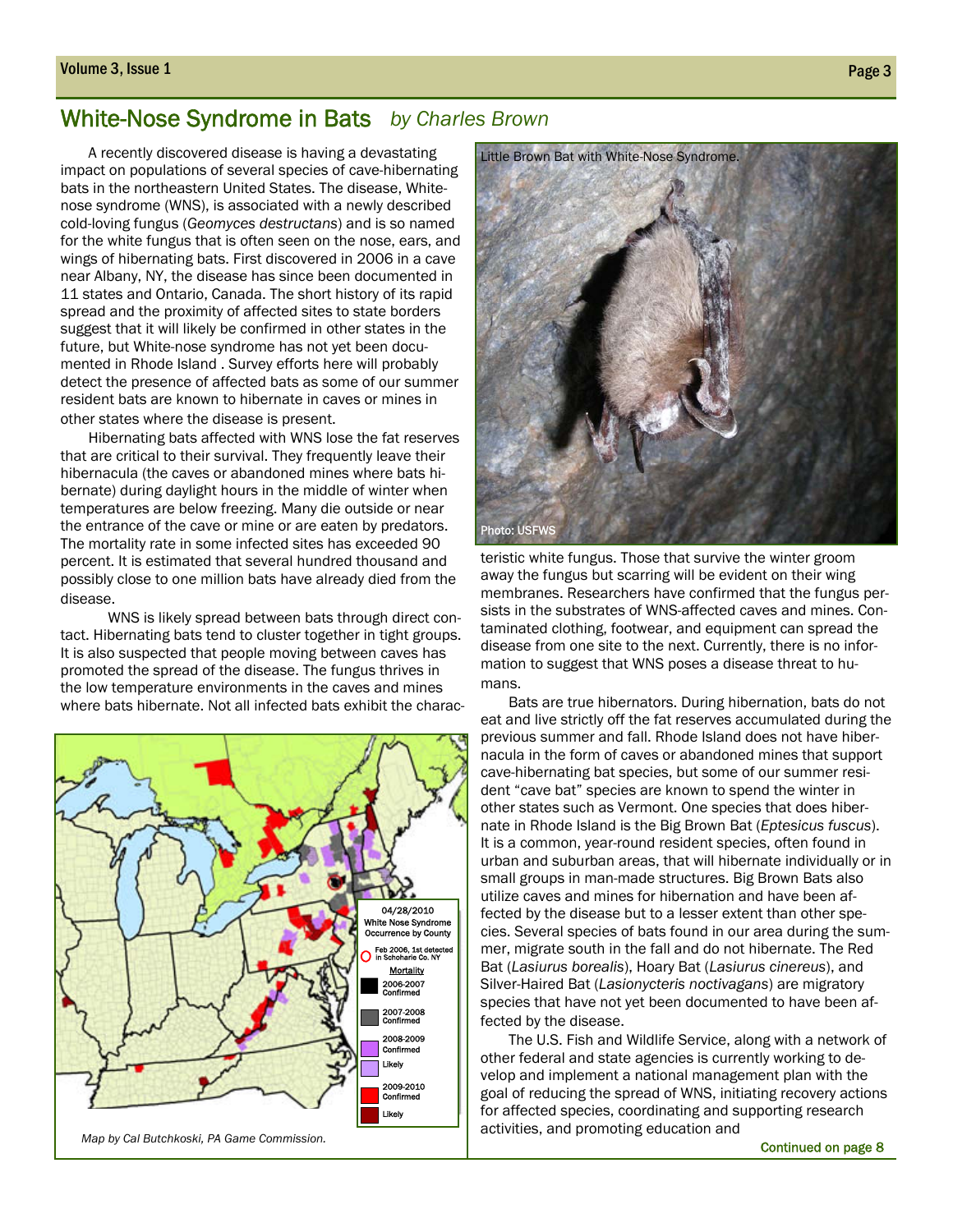## Species Spotlight: Whelk *by Mark Gibson*

The channeled and knobbed whelks, *Busycotypus canaliculatus* and *Busycon carica*, are gastropod mollusks common to Rhode Island waters and occur from Cape Cod south to Florida. These sea snails are relatively large predators of bivalves and carrion, occurring on sandy and mud substrates in the intertidal zone.

**DESCRIPTION:** Whelks grow in a spiral pattern by extending whorls of new shell around a central axis. Whelks have an operculum plate attached to a muscular crawling foot that is used to seal the opening of the shell when the animal retracts. Mobility based on laboratory and field studies is limited to 12 to 15 meters per day . Maximum size in the Rhode Island area is a shell length of about 20 to 21 cm, with knobbed whelks somewhat larger than channeled. Growth is irregular with some animals not showing any increase in size after long periods of time.

**REPRODUCTION:** Females are generally larger than males and reproduction is through copulation with

internal fertilization. Fertilized eggs are laid inside strings of capsules that are tethered to the ocean bottom. Embryo development occurs inside the egg capsules. Upon hatching, whelks emerge as miniature adults; there is no larval pelagic stage. Multiple mating and paternity may occur to increase genetic diversity.

Large female size, skewed sex ratios and observations of male sex features imposed in females suggested that knobbed whelks were protandric hermaphrodites that began as males but transformed to females at larger sizes. Further

Whelk egg capsules.

Photo: USFWS

research however indicated that they have genetically distinct sexes, 50:50 sex ratios at birth, and that the observed sex reversals were likely due to environmental factors. Exposure to tributylin compounds (TBT) in marine antifouling paints has been implicated in these physical irregularities and the failure of depleted stocks to recover in Europe and Asia.

**NATURAL HISTORY: Busycon whelks from the** family Melongenidae are known locally as conchs and snails but differ from true conchs (family Strombidae) primarily in that whelks have a more northern, cooler water distribution and are carnivorous while the conchs are more tropical and herbivorous. Conchs also have a planktonic larval stage after egg hatch that aids in dispersal and recolonization. Other large marine gastropods of note that support fisheries world-wide include; the buccinid

whelks (Buccinidae) of Europe, Canada, and Asia, the volute snails (Volutidae) of South America, murex snails (Muricidae) in the Mediterranean and Central America, and the abalone



Channeled whelk (left) and knobbed whelk (right).

(Haliotidae) from around the Pacific rim.

**WHELK IN RHODE ISLAND:** Whelks are active in Rhode Island from May to November with maximum commercial catch rates occurring in the spring and fall. The channeled whelk is taken with baited traps while the knobbed whelk does not trap well but can be taken in trawls. According to National Marine Fisheries Service (NMFS) statistics, Rhode Island whelk landings were 41 metric tons of meat weight in 1950 and increased over time to a peak in 1986 at 158 metric tons. After several years of high landings, the fishery declined rapidly and from

1994 to 2003, reported landings were less than 10 metric tons. Current landings are 50-70 tons and are almost exclusively (96%) channeled whelk. Value of whelks from 1950 to 1976 was steady at about \$1.25 per pound of meat in standard 2008 dollars. It then increased sharply from \$1.27 to \$3.24 from 1976 to 1983. From 2004 to 2008, value has fluctuated around \$3.00 per pound.

A commercial fishery for whelks has existed in Rhode Island for many years. Until September of 2009, it was not regulated nor the subject of a stock assessment. The fishery in the region has been regarded as opportunistic with fishermen moving in and out in response to whelk abundance,

economics, and the status of other fisheries. The Rhode Island fishery in the 1930s and 1940s consisted of three to four boats setting pots while demand was low. By the 1960s, three processing plants were in operation Continued on page 5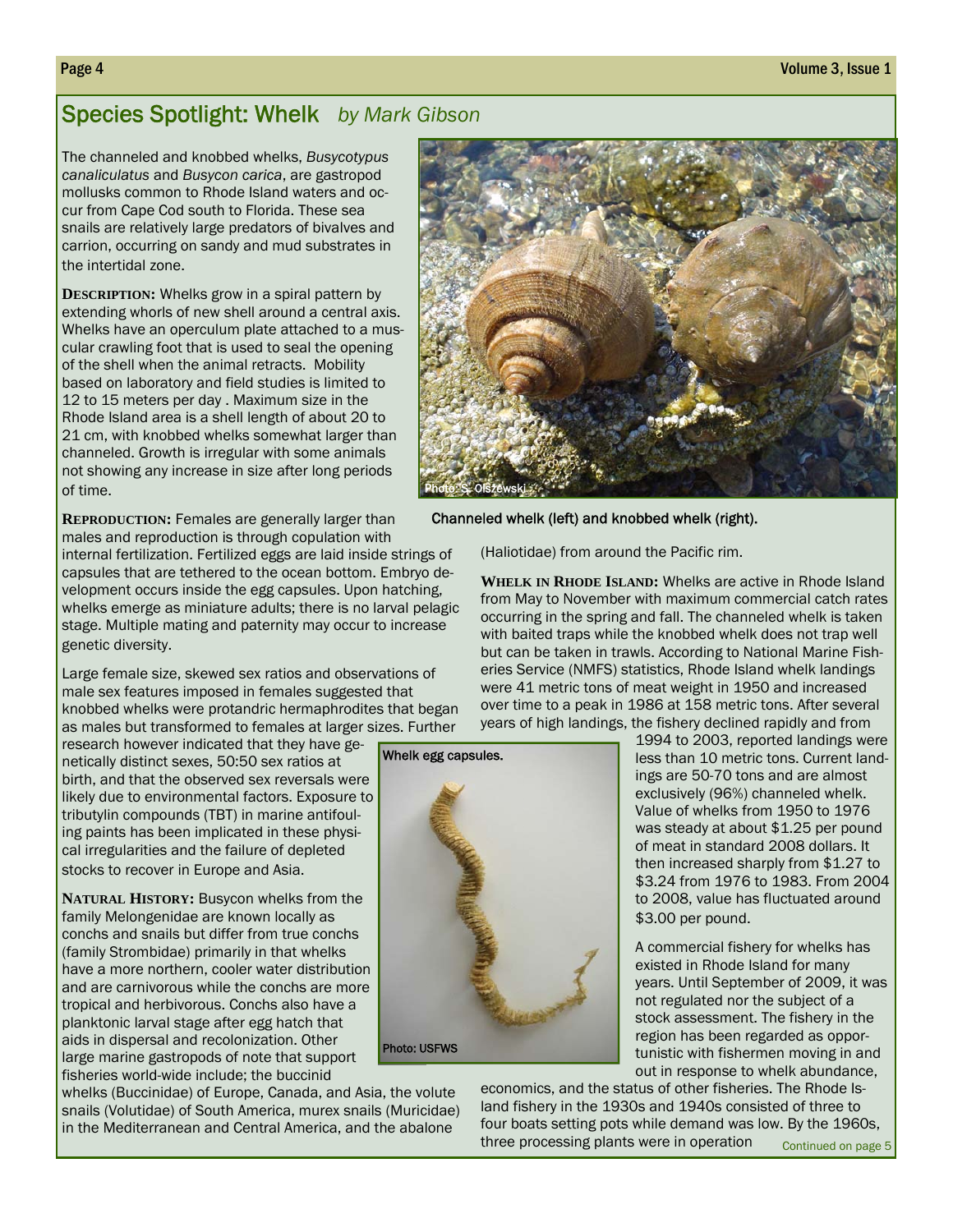#### Wild Rhode Island

## Species Spotlight: Whelk *by Mark Gibson continued from previous page*

and 18 boats were fishing pots. Two decades later the fishery was in decline and down to 10 fishers. In August of 2006, industry representatives concerned with increasing fishing effort brought forward management proposals. These were debated but ultimately not acted on by the Department.

Recently, with high value and restrictions in other fisheries, interest in whelks has grown again. During the past four years between 74 and 94 individuals have landed 100

pounds or more of whelks. Concerns were again raised by industry about excessive trap effort, growing exploitation of small whelks, and inadequate marking of pot gear. In response, the Department of Environmental Management, with advice from the Marine Fisheries Council, implemented a 2.5 inch minimum shell width for whelk in September of 2009. This measure was considered to be an interim step while additional data on the fishery and stock status was obtained.

#### **Lessons in Conservation** by Kimberly Sullivan **Conservation** continued from page 1

heat, water, and electricity.

Through hard work and ingenuity the Rose Island Lighthouse Foundation has created a model for water and energy conservation at the lighthouse and groups of all ages are allowed to observe how the lighthouse obtains water and electricity. Water is collected using an elaborate drainage system that drains rainwater off the roof into three collection basins on the island. Electricity is generated by a

small windmill which charges batteries used for lighting and other electrical needs. The principles of reduce, reuse, and recycle are also employed to conserve water and electricity, including measures such as toilets that only require one gallon of water to flush, saving gray water (water from washing hands and dishes) to water the garden, energy efficient light bulbs, and thermal shower bags that are warmed by the sun in the outdoor garden shower.

#### Surf Fishing Classes Are Coming Soon!

The Division of Fish and Wildlife's Aquatic Resource Education (ARE) Program will be hosting two evening surfcasting workshops. These workshops will go over the basics of salt water fishing, including equipment, knot tying, bait and lure fishing and casting.

The programs will be held on August 26, 2010 and September 23, 2010 from 6-9 p.m. at Camp Cronin. Families with children 10 and older are welcome. All equipment will be provided for a fun-filled educational experience.

Registration is required. Please call Kimberly Sullivan for more information at (401) 539-7333 or kimberly.sullivan@dem.ri.gov.



The Division's Aquatic Resource Education (ARE) Program has teamed up with the Island's education coordinator to host classes on Rose Island that focus on both the principals of recycling and marine ecology. The program includes a tour of the island conducted by educators from the Rose Island Lighthouse Foundation, followed by a lesson in marine ecology with beach seining provided by the ARE program. The ultimate goal

is to teach children different ways to conserve their natural resources and become stewards of the environment. If you would like more information about this and other opportunities for your group to learn about Rhode Island's aquatic resources, please contact Kimberly Sullivan at (401) 539- 7333 or kimberly.sullivan@dem.ri.gov.

#### Attention Rhode Island Anglers—NEW LAW IN 2010!

In order to fish recreationally in Rhode Island marine waters, and offshore federal waters, anglers and spearfishers must have a RI Recreational Saltwater Fishing License, OR a Federal Registration, OR a license from a reciprocal state (e.g., CT, MA or NY).

#### RI Recreational Saltwater License

#### Available online at: www.saltwater.ri.gov

and from certain bait & tackle shops beginning June 1, 2010

Fees:  $$7.00$  RI residents (annually) \$10.00 Non-residents (annually) \$5.00 7-Day license Free for RI residents over 65 and RI active military.

Applies in all RI marine waters, all offshore federal waters, and in all neighboring state waters.

No license needed for children under 16, or for anglers on party & charter boats. For additional info go to: http://www.dem.ri.gov/programs/bnatres/fishwild/saltwater.htm





Page 5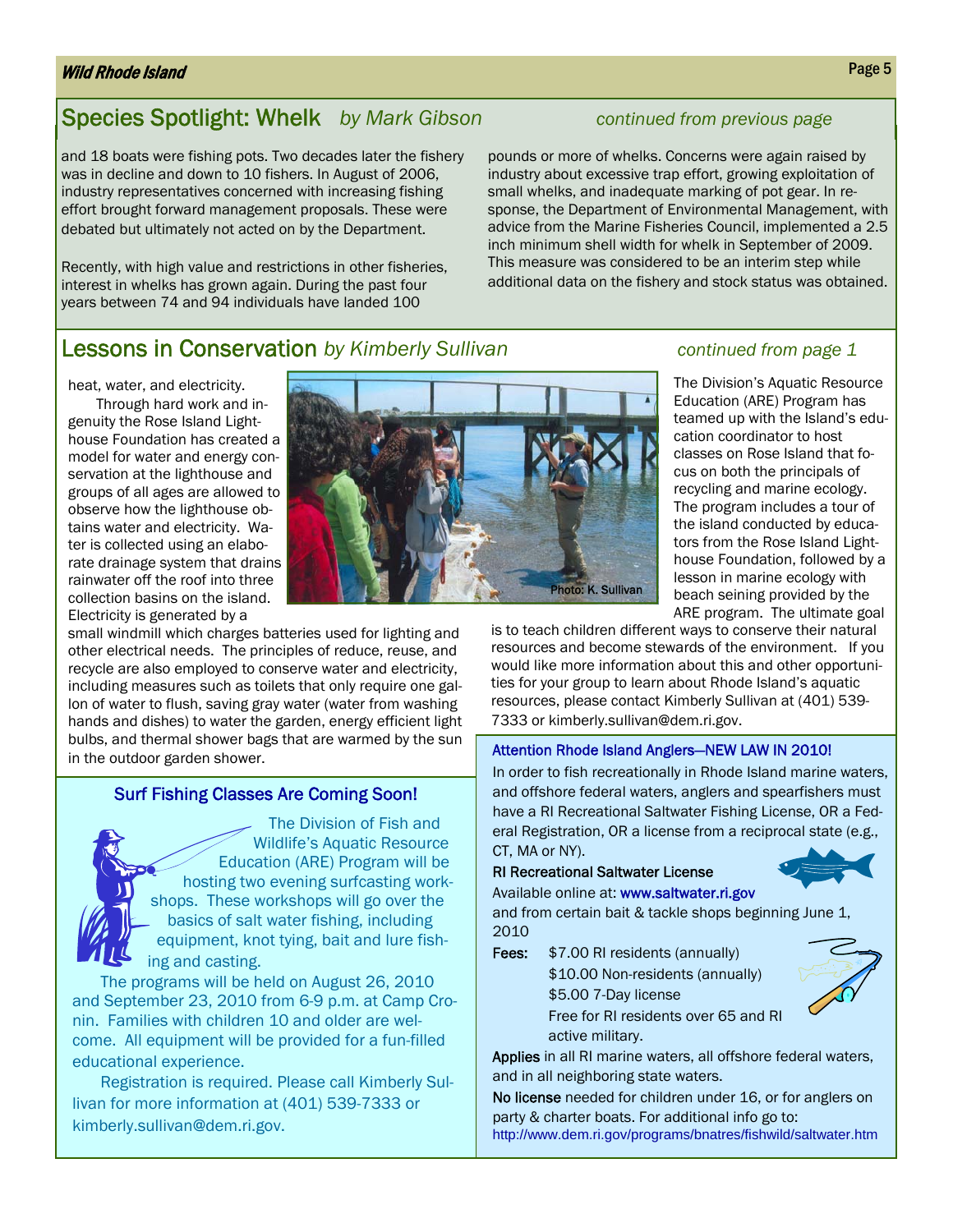#### Golden Trout Contest and Free Fishing Days a Success! By Kimberly Sullivan

Photo: D. Carrodeguas

On a dismal and rainy Saturday morning, staff loaded fishing rods, tackle, fish and rain gear onto Fish and Wildlife trucks in hopes that Rhode Islanders would come out to fish for golden trout stocked at Shady Lea and Silver Spring Fishing areas. As mother nature unleashed intermittent rain showers, our Rhode Island residents did not disappoint and over a hundred men, women and children joined us for the first ever Free Fishing Event held by the RIDEM Division of Fish and Wildlife Hatchery Program on May 8, 2010.

Every year, RI DEM Fish and Wildlife invites new anglers to try fishing for a free weekend in June; however, this year the date was moved to early May when trout season is at its peak. 2010 marked the first year that the Hatchery Program decided to highlight the staff that work outside all year long by combining the

Free Fishing Days with its first annual Free Fishing Event. Hatchery Manager, Peter Angelone, organized his staff from all three hatcheries to stock the Silver Spring Lake with trout over the week. To add to the fun, a new variety of trout, the Golden Trout was stocked exclusively at Silver Spring. While Fred Chiarini, Charles Lackey, and Jeremy Jamgochian handed nets of fish to children for them to stock, Allen Williams and Kenneth Fernstrom aided the participants in fishing for the golden trout. Fifteen golden trout were caught during the Saturday program, and over 50 were caught during the entirety of

the 'Catch a Golden Trout' contest sponsored by the RIDEM Division of Fish and Wildlife's Aquatic Resource Education program. Pins and certificates were mailed to those who caught a golden trout and their names were put in a raffle to win a rod and reel combo.

Photo: B. Frenche

 Overall, the program was a success. Thank you to all of those that braved the inclement weather as well as to the hatchery staff that made the Free Fishing Days possible. We cannot wait for next year!

Photo: J. Pagliarini

Photo: D. Carrode





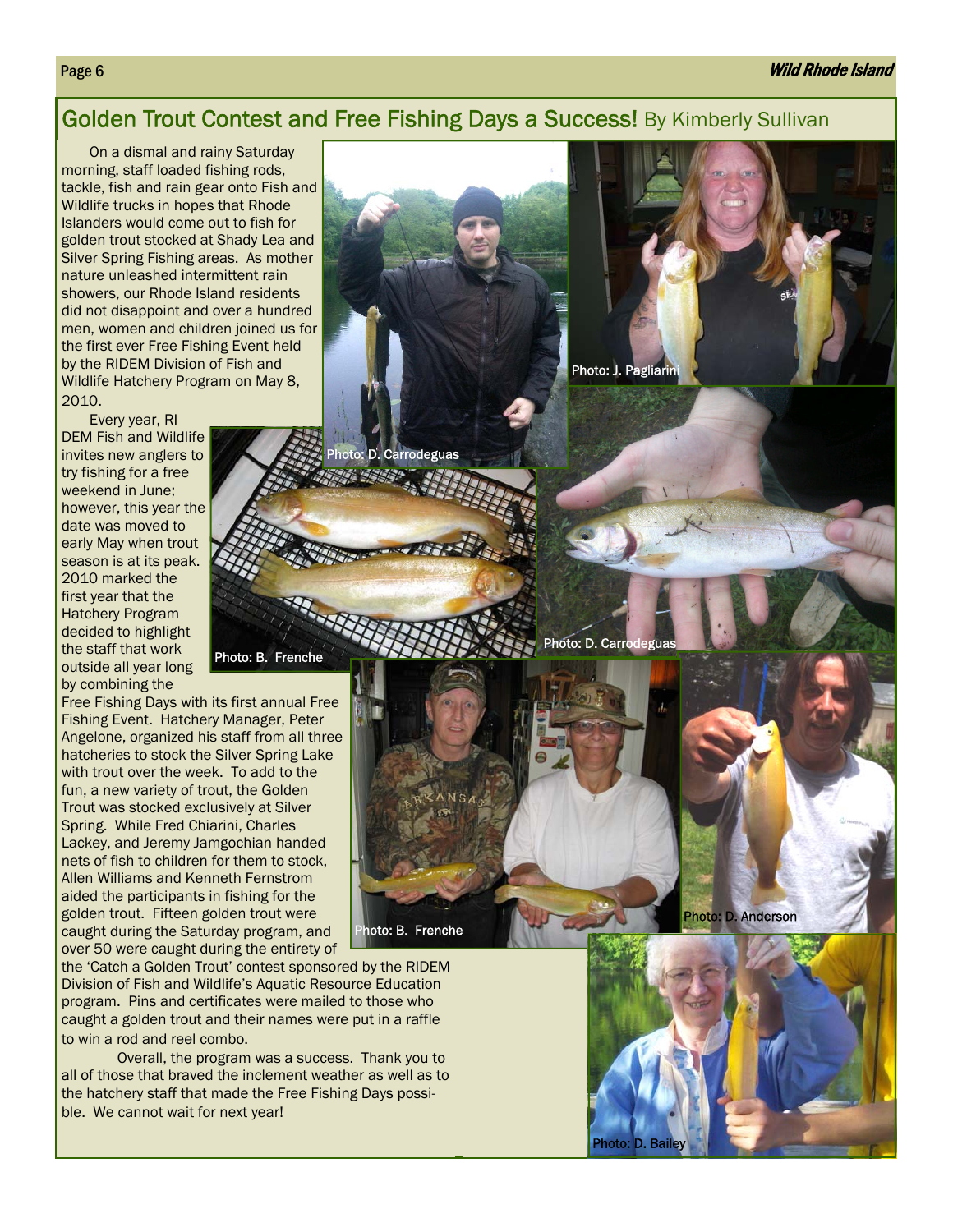#### **Volume 3, Issue 1** Page 7 **Page 7**

## Kids Corner! *Presented by the Aquatic Resource Education Program*



**It's summertime and that means it is time to hit the beach and surf the waves! As you bask in the sun and swim in the ocean, take some time to explore the sand and nearby tidepools, you'll be surprised at what you will find lurking in the sand. Can** 

**you find the names of some of the creatures you might find while you are exploring your sandy spot or rocky tide pool in the Word Search below?**